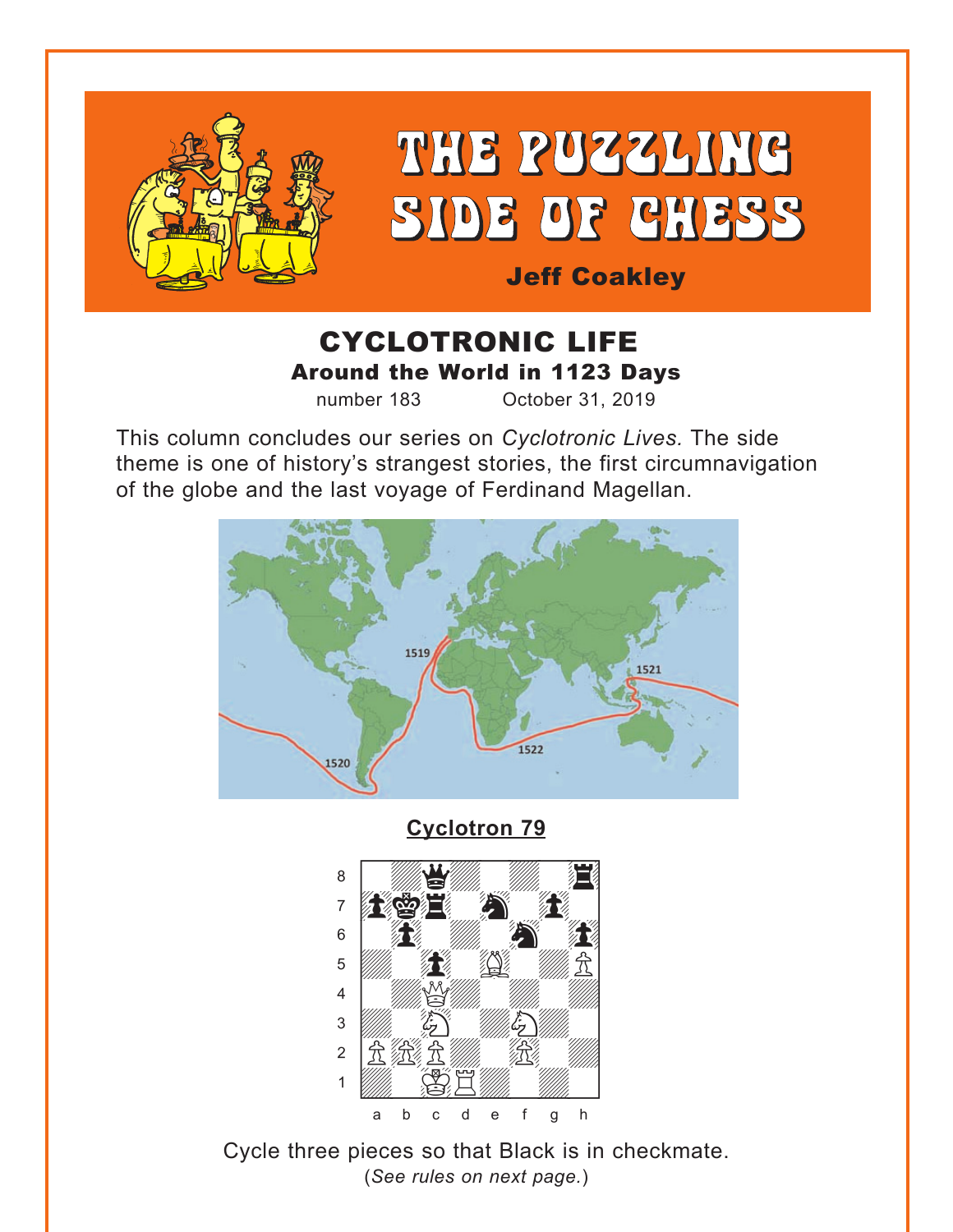#### *CYCLOTRONS*

<span id="page-1-0"></span>*Switch the position of three pieces so that Black is in checkmate. No actual chess moves are made. The pieces simply swap squares. The pieces trade places in a "cycle". Piece A goes to square B, piece B goes to square C, and piece C goes to square A.* 

*Any three pieces can trade places. Colours do not matter. The cycled pieces can be all white, all black, or a mix of both. Cycling the black king is a common trick.* 

*The position after the cycle must be legal. This rule implies several things.* 

- *a) Pawns cannot be on the 1st or 8th rank.*
- *b) Both kings cannot be in check.*
- *c) There must be a way to reach the position with a legal white move. Impossible checks, especially double checks, are a frequent "violation".*
- *d) In some cases, retrograde analysis is required to decide if the position after a cycle is legal.*



Five ships set sail from Spain in August 1519 under the command of Ferdinand Magellan. On board for the journey around the world were 270 brave souls. Only one ship completed the mission, returning three years later with a crew of 18, captained by Juan Sebastián Elcano.

**[Cyclotron 80](#page-7-0)**



Cycle three pieces so that Black is in checkmate.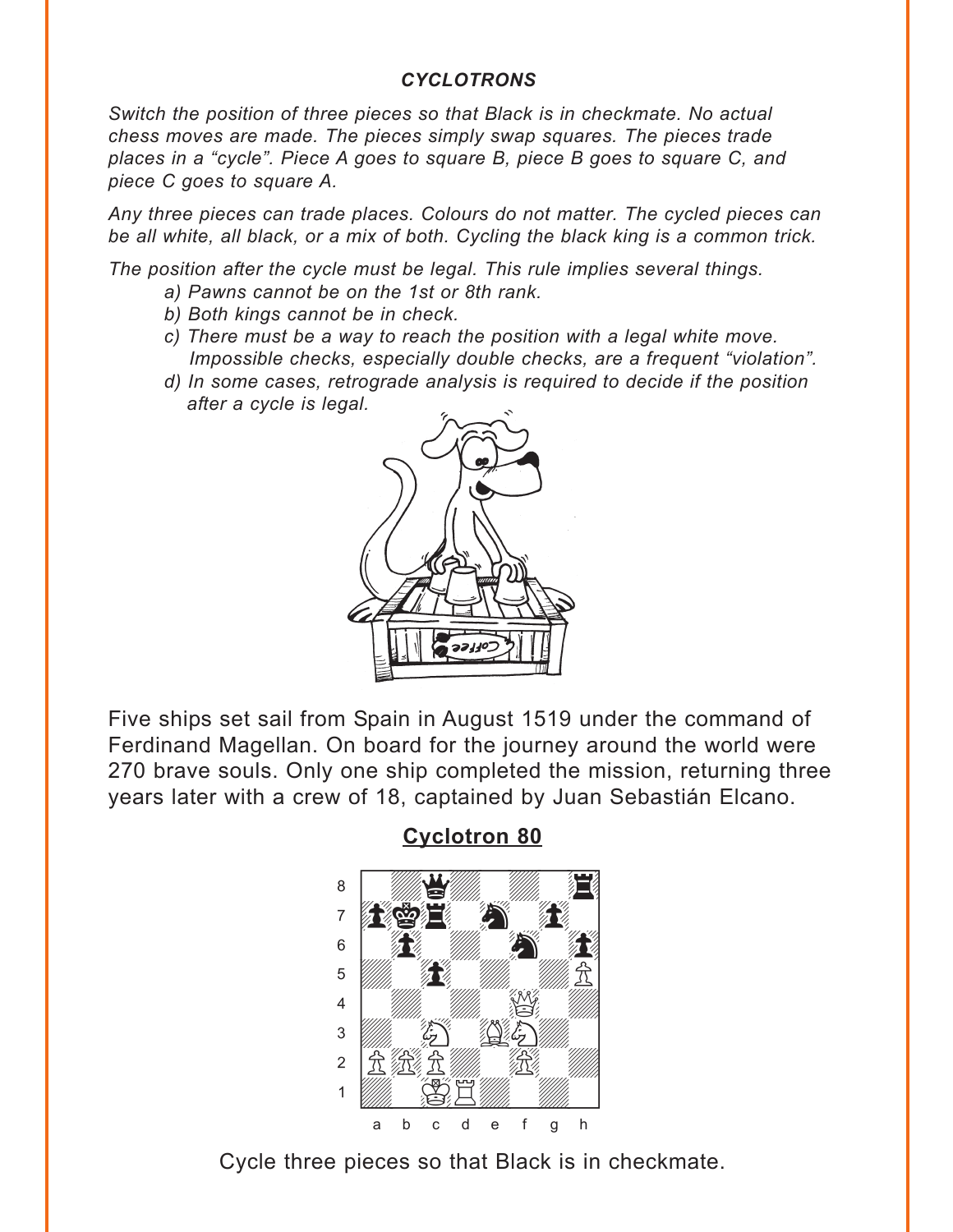<span id="page-2-0"></span>

Cycle three pieces so that Black is in checkmate.



Magellan

Ferdinand Magellan (1480-1521) was a Portuguese explorer who discovered a passage between the Atlantic and Pacific oceans at the southern tip of South America. The Strait of Magellan is a 570 km searoute between mainland Chile and the island Tierra del Fuego.

Magellan is often credited with being the first person to circumnavigate the world. However, like Amelia Earhart, he never actually made the full circle. His ship did, but not the man.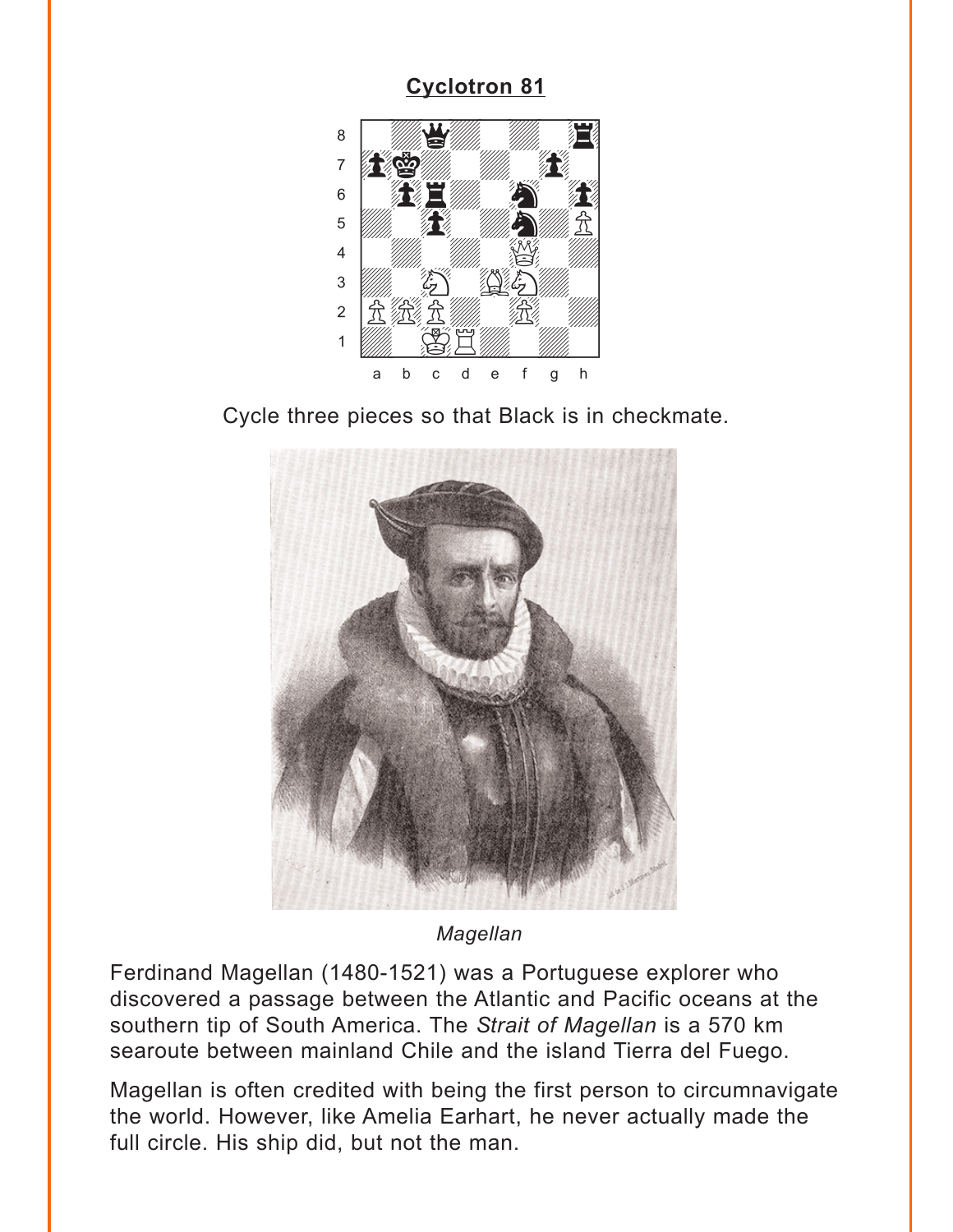<span id="page-3-0"></span>

Cycle three pieces so that Black is in checkmate.



Victoria

Five hundred years ago, in 1519, the king of Spain commissioned Ferdinand Magellan to find a westward route to Indonesia for the purpose of obtaining valuable spices. At the time, the eastern route around Africa was controlled by Portugal, an enemy of Spain.

The voyage was fraught with problems. Severe storms, scurvy, starvation, piracy, multiple mutinies. Murders, massacres, executions. Even a sex trial.

During the first winter, one of Magellan's five ships was lost in a storm. Several months later, another ship deserted the fleet and returned to Spain. But three ships succeeded in crossing the Pacific, reaching the Philippines in March 1521.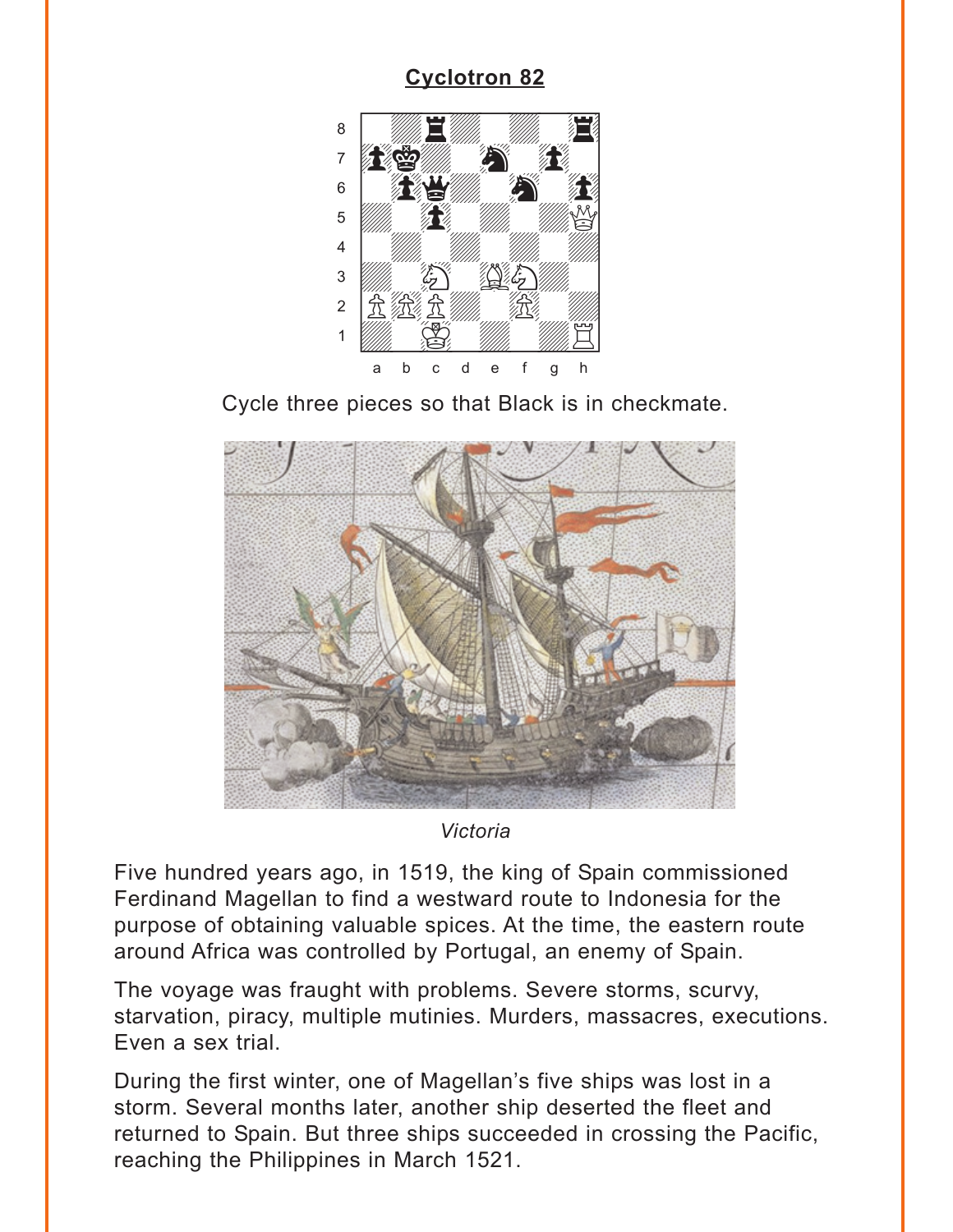<span id="page-4-0"></span>

Cycle three pieces so that Black is in checkmate.

The objective of the voyage to Asia, to trade for spices, was purely commercial. But in the spirit of the times, Magellan was dead set on converting the Filipinos to Christianity. When the natives of Mactan Island resisted the new faith, he attempted to persuade them with brute force, confronting them with threats and 60 armed men. In the bloody battle that ensued, Magellan was shot with poison arrows and killed by a bamboo spear. His greatly outnumbered troops were soundly defeated.



After Magellan's death, there were not enough crewmen for the three remaining ships, so one was abandoned and burned. Two ships continued the journey westward along the shores of southeast Asia. The "fleet" was now under the command of Joao Lopez Carvalho, with Juan Sebastián Elcano serving as captain on the *Victoria*.

In December 1521, the *Victoria* set sail for home, laden with 26 tons of cloves and cinnamon. However, the other ship was damaged and remained in Indonesia for repairs. When it did eventually get underway, it was captured by the Portuguese and later wrecked in a storm.

Trouble followed the *Victoria* as it rounded the Cape of Good Hope and headed north along western Africa. Twenty men died of starvation. Thirteen more were taken prisoner during a port stop.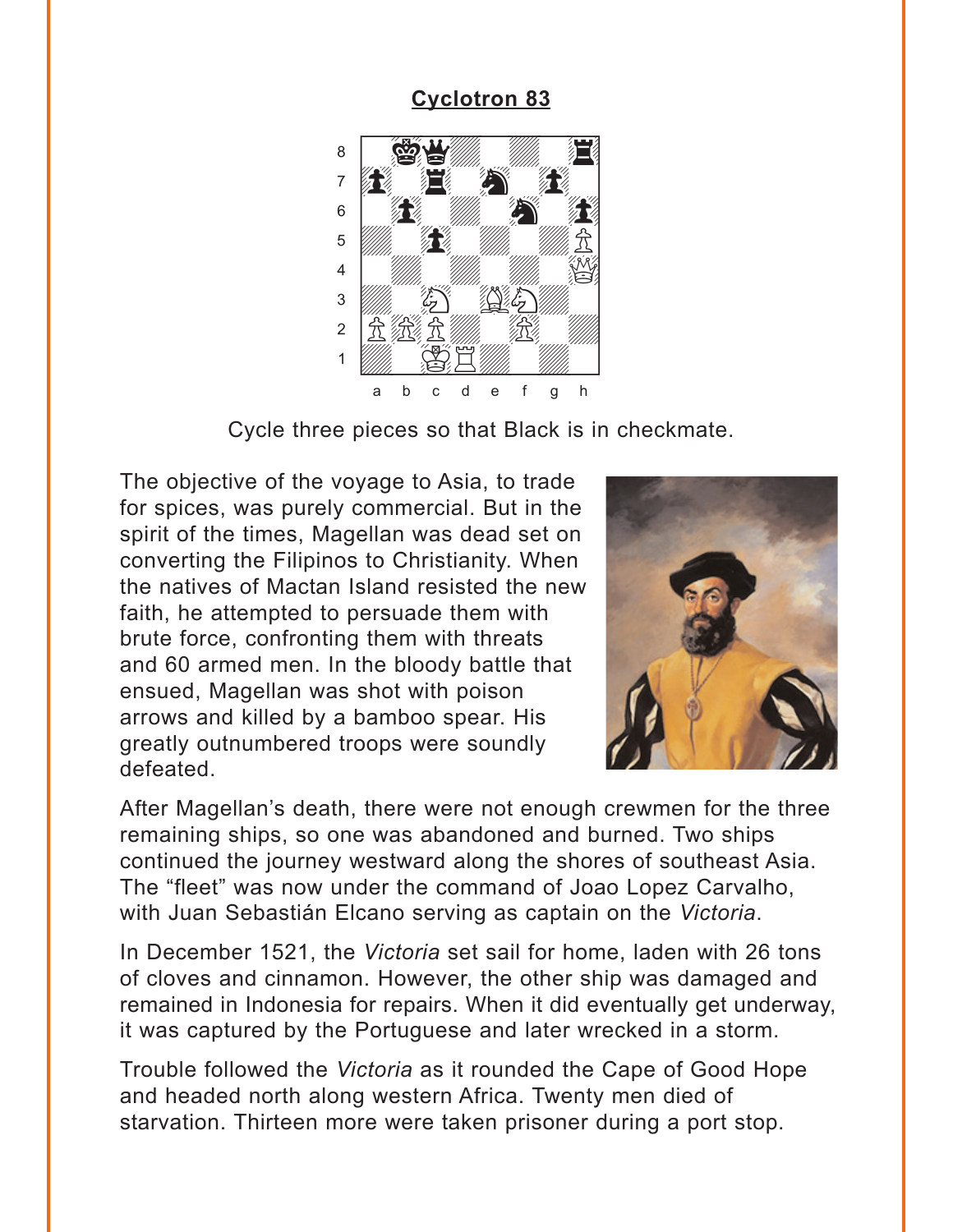<span id="page-5-0"></span>

Cycle three pieces so that Black is in checkmate.



Elcano

Juan Sebastián Elcano (1486-1526), a naval officer from the Basque country of Spain, was captain of the first ship to circumnavigate the world. He took command of the Victoria after the death of Ferdinand Magellan halfway through the 44,000 mile voyage. But it was no joyride for Elcano. During the first year of the journey, he was convicted of mutiny and spent several months in chains at hard labour.

On a subsequent voyage to Indonesia, Elcano died of malnutrition in the Pacific Ocean. Another casualty of the cyclotronic life.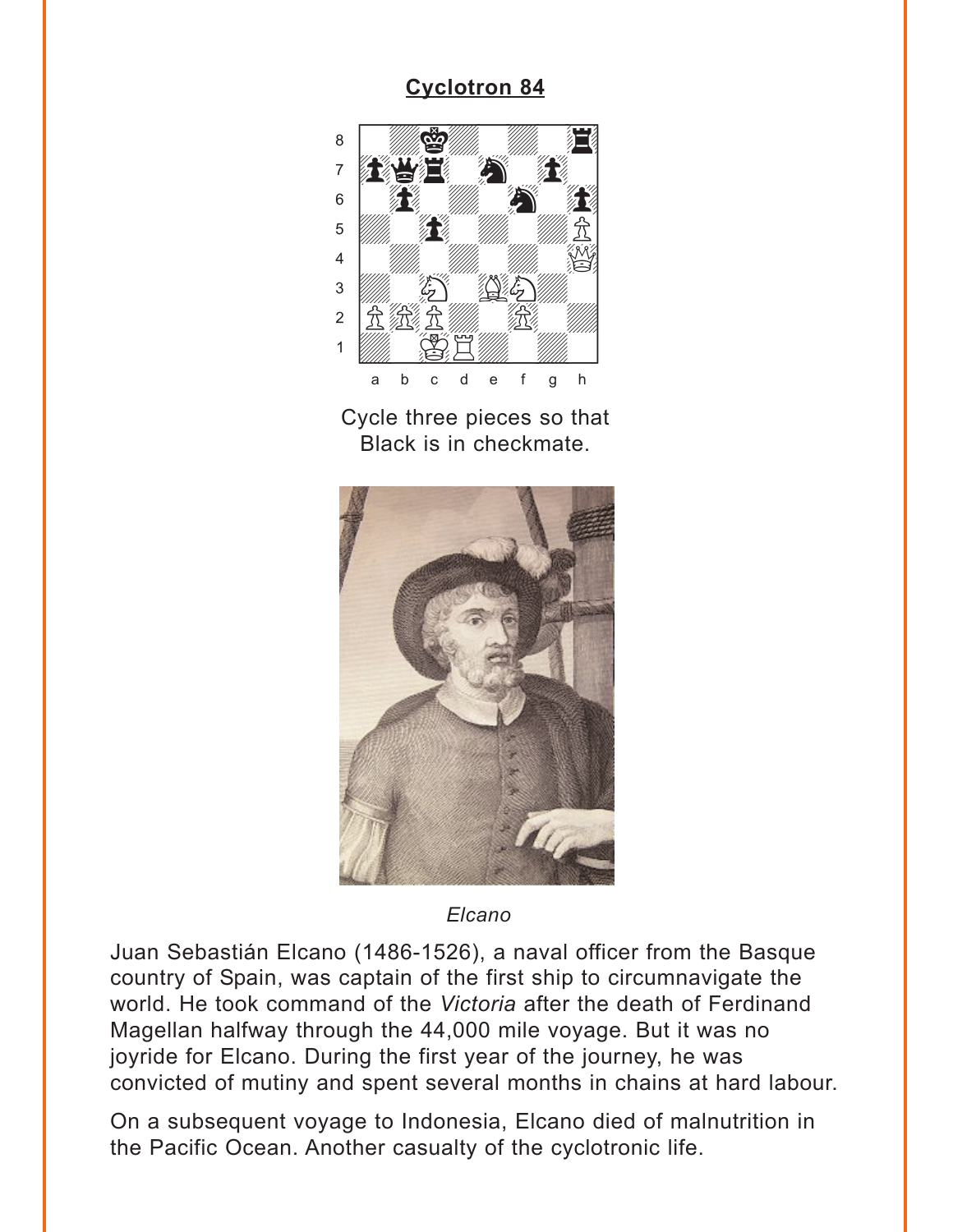# <span id="page-6-0"></span>**SOLUTIONS**

All cyclotrons by J. Coakley. *Puzzling Side of Chess* (2019). Computer checked by Caisay 4.1 (Adrian Storisteanu).

**PDF hyperlinks.** You can advance to the solution of any puzzle by clicking on the underlined title above the diagram. To return to the puzzle, click on the title above the solution diagram.

*Archives***.** Other columns with similar problems can be found in the archives (55, 89, 92, 95, 119, 126, 128, 130, 132, 177, 178, 180). For more information on ordinary switcheroos, see column 4.



### **[Cyclotron 79](#page-0-0)**

Isoceles right triangle.

The cycle  $b2\rightarrow Kb7$  Kb7 $\rightarrow$ c3 Nc3 $\rightarrow$ b2 is an illegal double check.

The order in which the pieces are cycled is not important. The resulting position will still be the same. See diagram below.

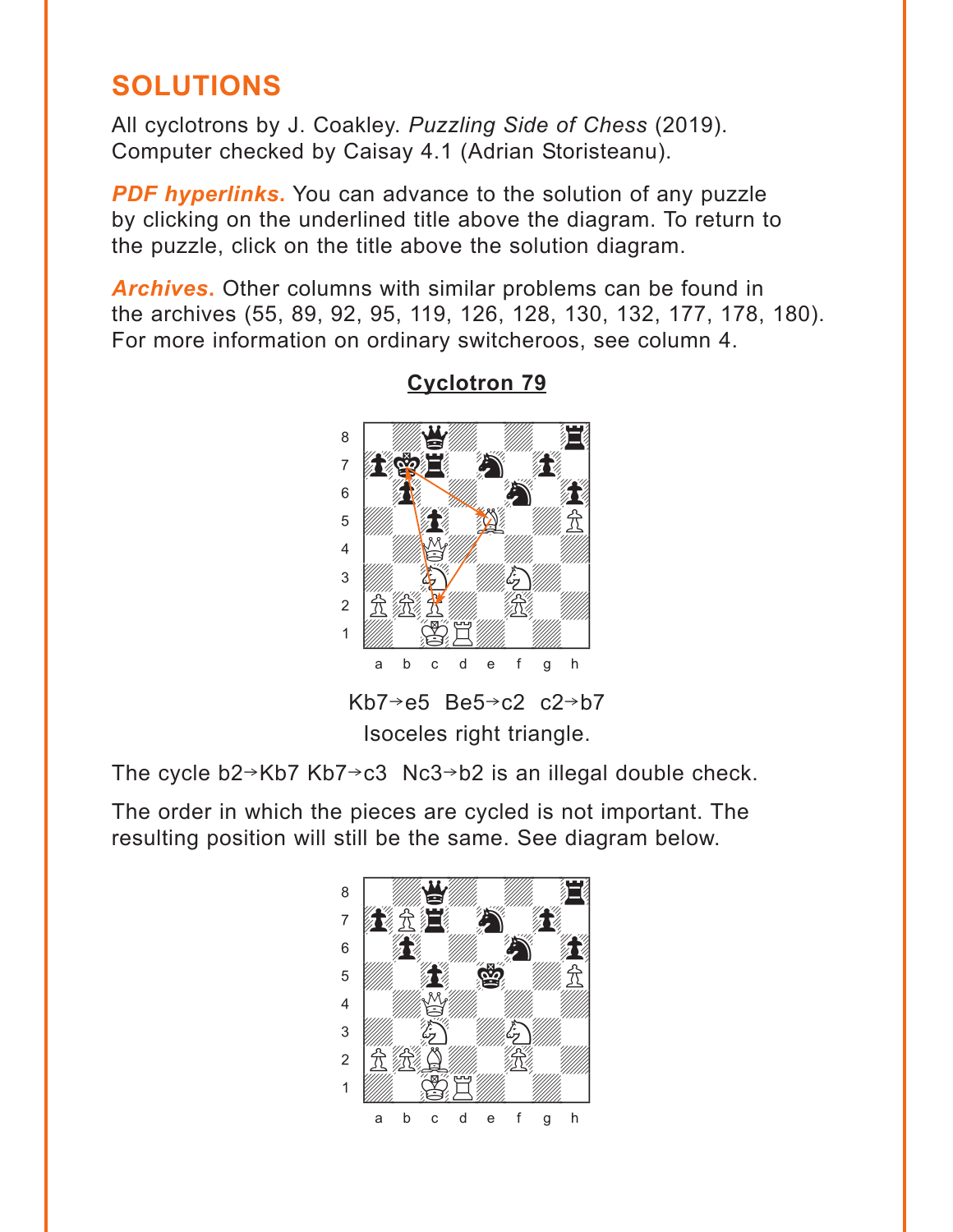<span id="page-7-0"></span>

Kb7 $\rightarrow$ f4 Qf4 $\rightarrow$ h5 h5 $\rightarrow$ b7 The cycled queen covers f3, f5, g4.



**[Cyclotron 81](#page-2-0)**





The black knight abandons the defence.

The cycle Kb7 $\rightarrow$ c5 c5 $\rightarrow$ Nf3 Nf3 $\rightarrow$ b7 is an illegal double check.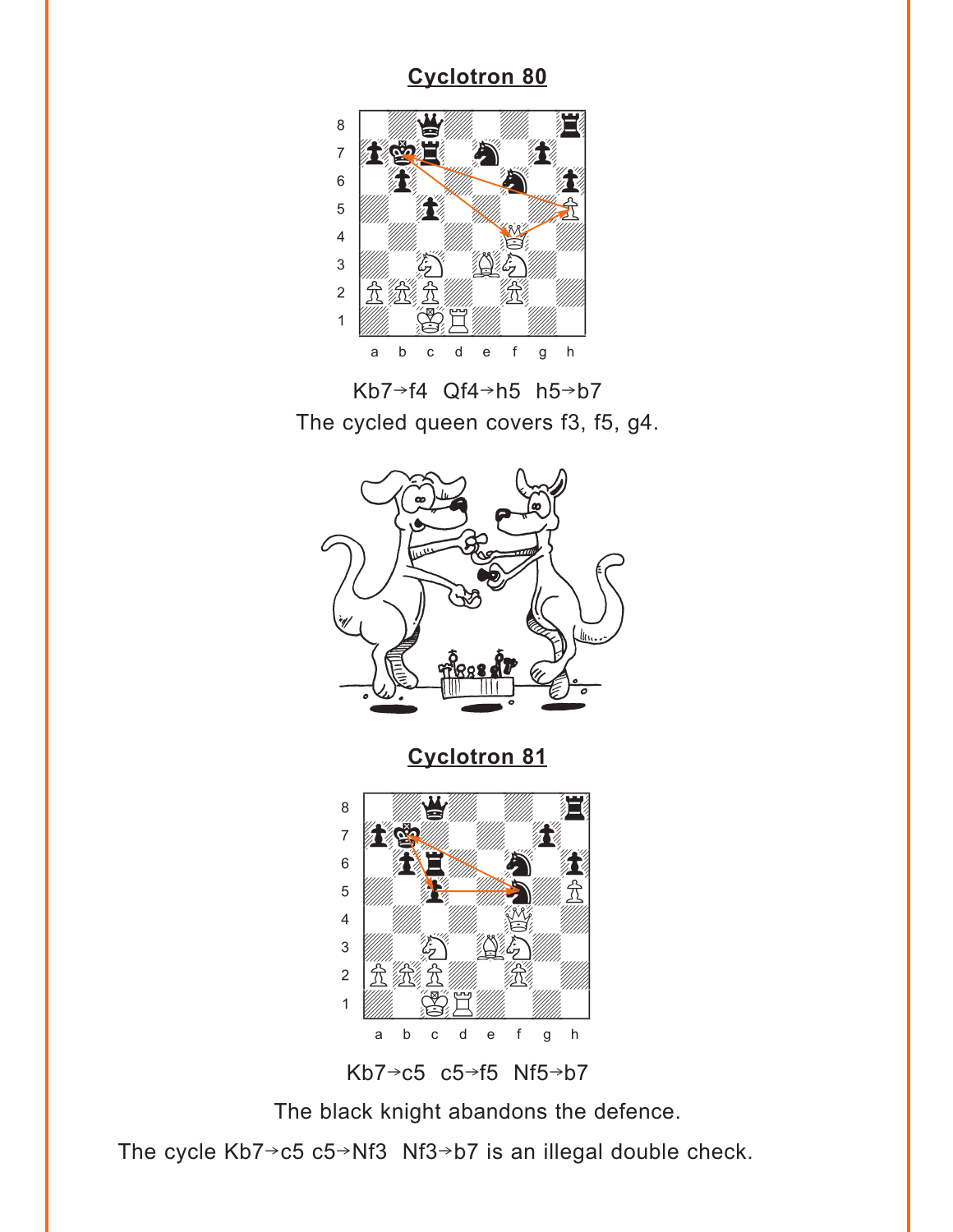<span id="page-8-0"></span>

Kb7→h5 Qh5→g7 g7→b7 "Sci-fi mate" (side file).

The cycle  $Kb7 \rightarrow c1 Kc1 \rightarrow c3 Sc3 \rightarrow b7$  is an illegal double check. Cycles involving Kb7→h6 are all illegal double checks.



When maps still had missing pieces.

The Pacific Ocean was given its name by Ferdinand Magellan. After a tumultuous voyage across the Atlantic and around the southern tip of South America, he was very pleased to reach the "peaceful sea".